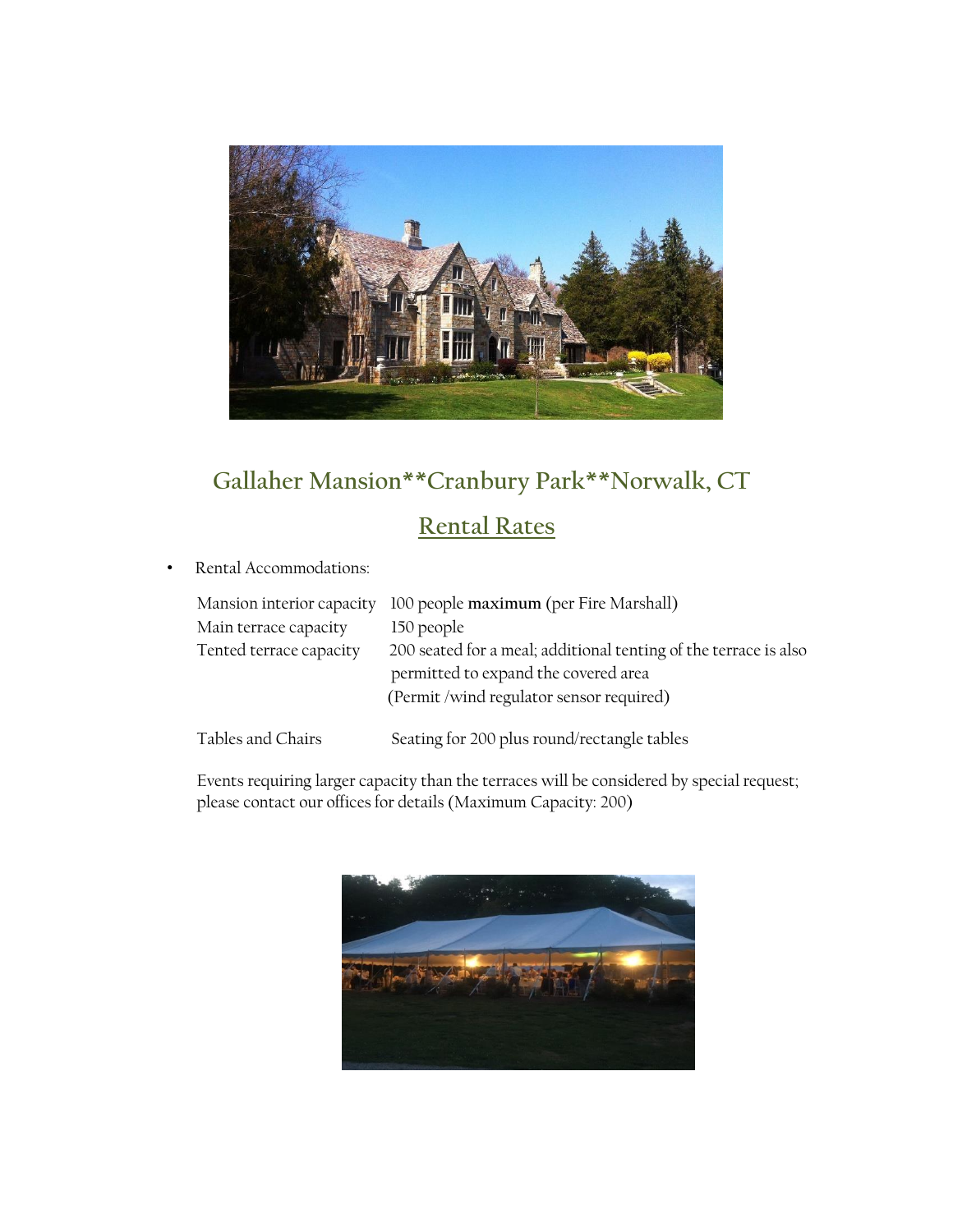• Mansion Fees\*:

Mansion 1st floor and Terrace, Tent, Tea House and Garden, Tables, Chairs 5 Hour Rental \$3,000.00 9 Hour Rental \$4,500.00

 Additional Hours (pre-approved) @ \$450.00 per Hour (Time may **not** be added day of event)

The above areas are not rented separately or pro-rated

Mid-Week Business Special 3 Hour Rental \$600.00 + \$100 each additional hour

ALL DEPOSIT FEES ARE NON-REFUNDABLE AND NON-TRANSFERABLE

10% DISCOUNT FOR NORWALK RESIDENTS

\*Fee rates are inclusive of set up and break down time

• To request a date:

Contact the Norwalk Department of Recreation and Parks for availability at 203-854-7289. Once requested date is confirmed as available, you must submit a Facilities Application form with a 25% deposit. The deposit is required to confirm the date and is non-refundable. The balance is due 45 days prior to the event date

**Any person who is hosting an event with over 100 guests must attend Recreation & Parks Committee Meeting for approval. Events with 200 guests must hire a police officer for the duration of the event**

• Touring the Mansion:

The Mansion may be viewed, Monday through Thursday 8:00 – 9:00AM and 4:30 – 6:00PM. Please call in advance to schedule a tour as the Mansion is kept locked. Appointments will be considered based on staff availability. Weekend appointments require a \$50 fee and are based on availability

- Renter Responsibility: The individual signing the rental contract assumes all responsibility for the rental
- Insurance requirement:

The City of Norwalk requires the renter obtain insurance naming the city of Norwalk as an additional insured on a \$1,000,000 policy which covers Bodily Injury and Property Damage, and \$1,000,000 Aggregate. Insurance is available through our office if needed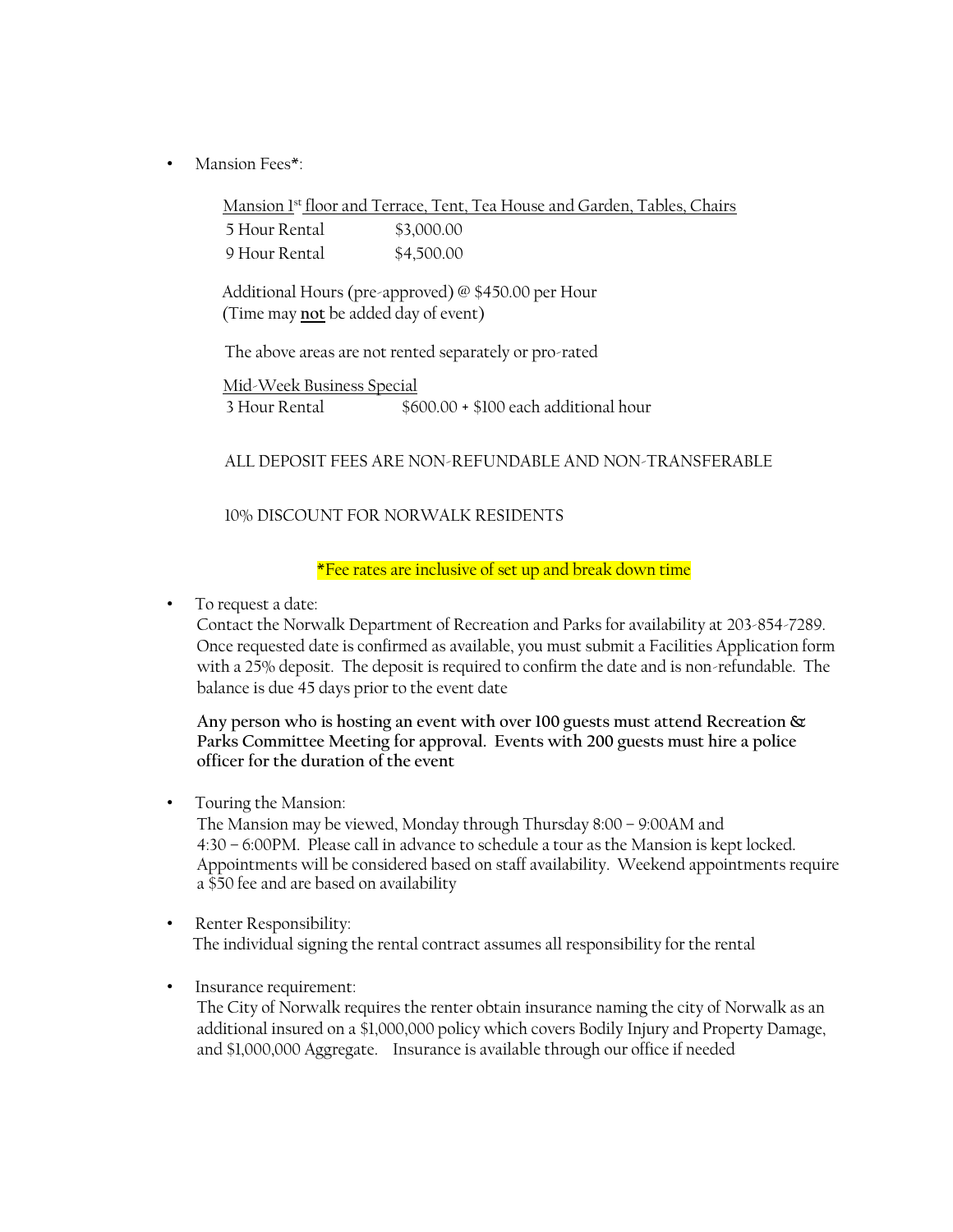• Security deposit requirement:

A \$1,500 cleanup/damage security deposit (in the form of a bank/cashier check only) is required to cover potential damage created by the renter, their guests or their contractors. The bank/cashier check is due 30 days prior to the event date. If the facility is not left in proper order, the City of Norwalk reserves the right to hold the entire deposit until adjustments are made to correct any problems. The cleanup deposit, less any deductions for damages, will be refunded after the repairs have been made

• Caterer requirements:

The Caterer is responsible for their own insurance and must supply the following documentation 30 days prior to the event:

- 1. Certificate of Insurance for Commercial General Liability in the amount of \$1,000,000
- 2. Qualified Food Operator Certificate and/or Caterer's License
- 3. If liquor is being served, caterer must provide \$1,000,000 Liquor Liability
- 4. The catering company is NOT allowed to set up/cook **anywhere** on the great lawn/terrace/front of the Mansion near the portico. The paved area in front of the garage is the **ONLY** designated area for cooking

The policies must cover the rental date and name the City of Norwalk as an Additional Insured

#### **Details**:

- Mansion supervisor is required to be on site and readily available during all Mansion events
- The Mansion does not supply dishes, silverware or linens
- There is a kitchen, however, no working stove. Caterer should be made aware of this
- We now have available, a Bridal Suite and a Grooms Suite. Only the bride and groom and their bridesmaid/groomsmen/parents are allowed upstairs prior to the event. After the event begins, the doors will be locked for the remainder of the event
- **Second Level is not available for public use – this will be strictly enforced. Loss of security may result if this not adhered to**
- There are two restrooms for guests use in the main Mansion (ADA compliant)
- The septic system for the park is located on the Great Lawn, behind the Mansion, and absolutely NO vehicles of any kind are allowed on the area. If any damages occur, the renter is responsible to correct any issues, at their expense
- There is a short lighted path from the tented terrace to additional park restrooms
- Music must end at 11:00PM as stated in our City Code Book on Friday/Saturday nights only. During the week, Sunday-Thursday must be off by 9:00PM
- **Please** be considerate of the neighborhood with the noise level from live bands/DJ
- Size of the main interior event rooms: Sunroom 15'x7" Library 30' x 19"10" Foyer 22' 7"x18'7" Dining Room 21'7"x18'7" Pantry Area 5'x5"x17'3" Kitchen (no oven) 13'8"x12'3"
- Main Terrace is approximately  $110^{\circ}x20^{\circ}$
- Tented Terrace is 40'x 80'
- Parking is available for approximately 200 vehicles (no overnight parking allowed)